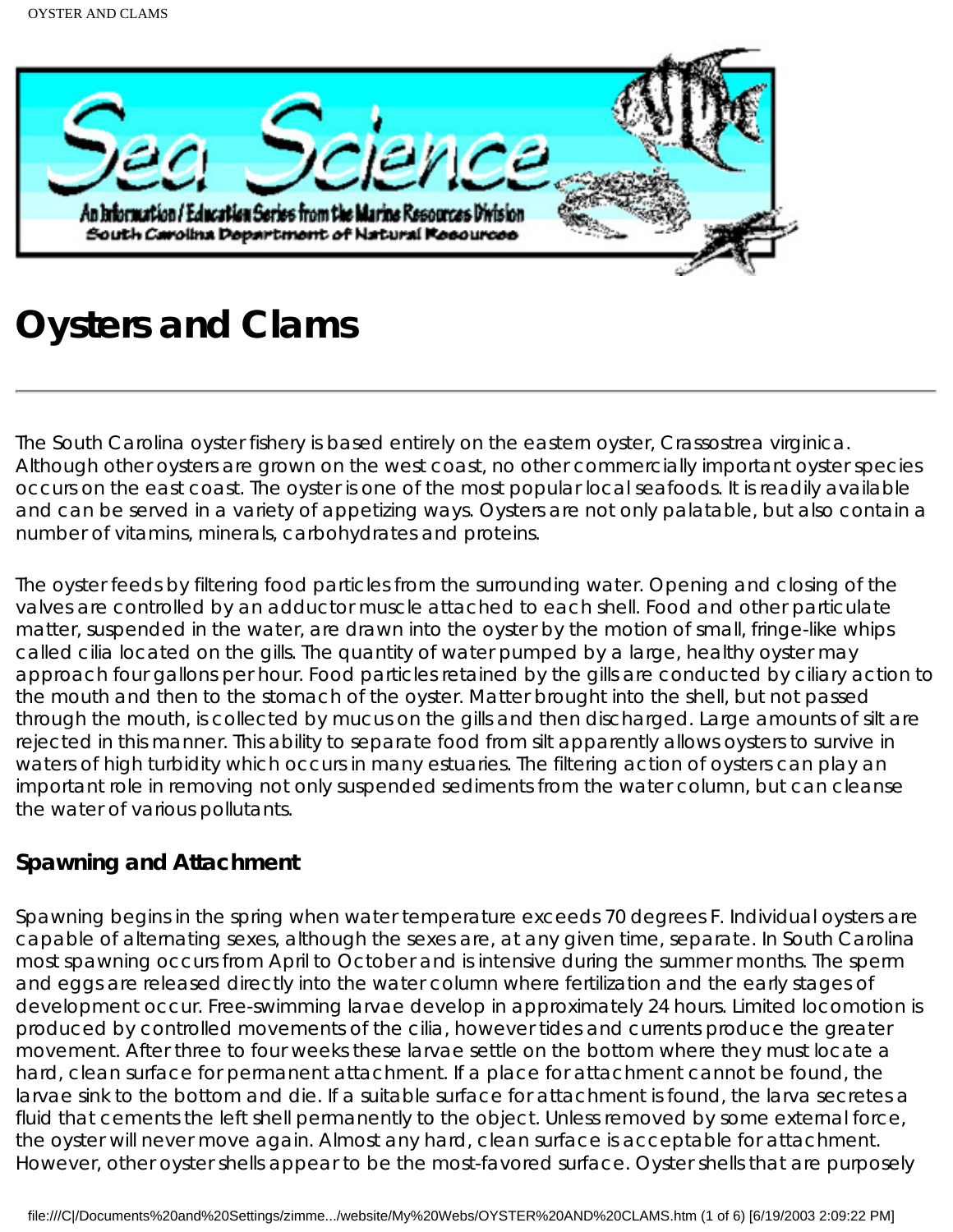```
OYSTER AND CLAMS
```
placed or planted to attract oyster larvae are known as culch.

After attachment occurs, these small oysters are called spat. In southern waters there is a nearly continuous setting of spat during warm weather. This frequently produces overcrowding and results in thin, elongated oysters. Most east coast oysters north of Cape Fear, North Carolina, are subtidal, growing on bottoms that are covered with water throughout the tidal cycle. South of Cape Fear to northeastern Florida, most oysters grow intertidally, in the area exposed between high and low tides, although there are some isolated subtidal oysters growing in South Carolina. Intertidal oysters are frequently subjected to rapidly changing temperatures, including freezing air during the winter months. However, they are rarely killed by either low or high temperatures.

#### **Growth & Predation**

Intertidal oysters occur in all of South Carolina's estuarine areas. Typically in South Carolina, a number of sounds, bays and river mouths are connected by an intricate system of creeks and rivers separated by extensive saltwater marsh. Oysters occur along most of these creeks and riverbanks and on exposed mud flats.

Oysters reach a harvestable size in South Carolina at an age of about three years. Shapes of intertidal oysters are varied. The ultimate shape of the shell depends upon growing conditions. The most common intertidal growth is that which produces oyster clusters. These are formed by successive sets, one upon another. Each oyster in a cluster is used by succeeding generations. The cluster continues to grow as each new set occurs. Sometimes clusters reach a foot or more in thickness. The added weight of additional individuals tends to push the lowermost oysters into the mud where they eventually suffocate. Only the outermost oysters remain alive. Harvesters are encouraged to cull-inplace, that is, to break apart clusters while harvesting, thereby leaving smaller oysters in place for future growth. Harvesting is done by hand at low tide.

Oyster predators suffer more from exposure to the elements than do oysters. Therefore, intertidal oysters are subjected to less predation than oysters which grow subtidally. The blue crab, as well as other crab species, oyster drills, starfish and boring sponges cause mortality, especially among small oysters.

Abundance of oysters in South Carolina has remained relatively stable in recent years, although populations are lower now than they were in 1900. Declines, in part, have been related to increased siltation resulting from alterations in stream flow, overharvesting, and physical distubances to the shell bed. Diseases, particularly in areas with high salinities, have also periodically killed oysters.

## **Oyster Reefs**

Intertidal oysters are also found in groups known as oyster reefs. Oyster reefs are formed by oysters growing on a firm foundation of dead shells. Successive sets occur, joining clusters together to form a continuous group. The intricate, three-dimensional nature of oyster reefs provides extensive habitat for numerous marine species. Mud crabs, shrimps, juvenile fishes and other organisms have been observed to seek shelter in reefs from predators as the tide rises. Loose oyster shell on creek bottoms serves as hard clam habitat as well as substrate for sponges, sea fans, and whip corals which, in turn, supply habitat for small crustaceans and fishes.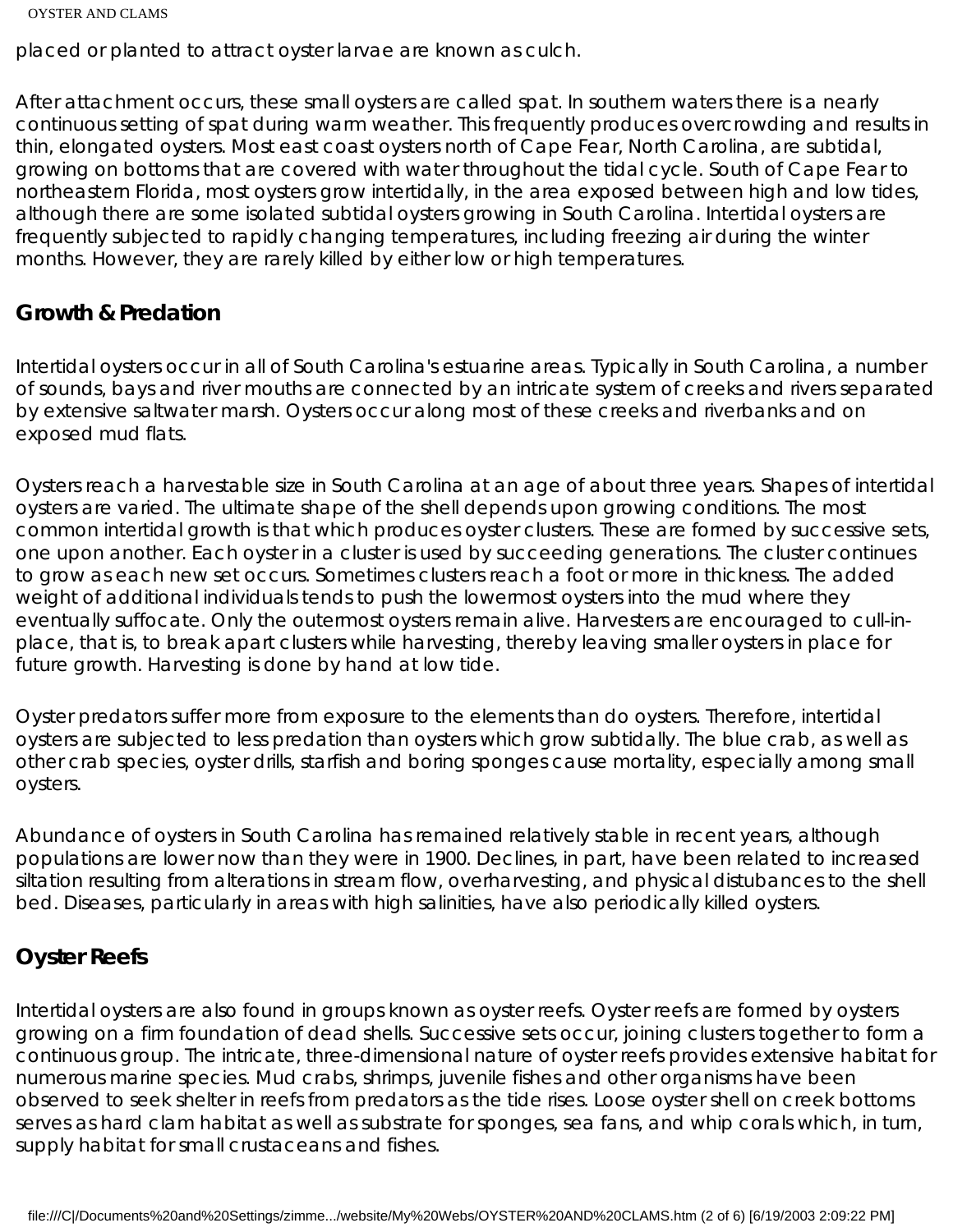Stone crabs typically reside near or in oyster reefs and feed largely upon oysters. Many larger fish forage for prey hiding among the oysters. Oyster reefs are important in stabilizing exposed marsh edges, thus preventing bank erosion and loss of marsh grasses. The energy of natural and man-made waves is dissipated as the waves are refracted on the complex structure of the reef.

## **Storage & Cleaning**

Harvested live oysters in the shell should not be stored in water but at 35 to 40 degrees F. in a refrigerator, where they will keep for several days. Discard any with broken shells or with gaping shells which do not close when lightly tapped.

Shucked oysters should be light grey in color with clear liquid. If stored in their own liquor, sealed, and packed on ice in a refrigerator, oysters will keep for about one week.

Although home freezing is possible, the resulting product is not as satisfactory as commercially quick frozen oys-ters. If necessary, shucked oysters can be frozen in their own liquor if sealed in a container with as little air space as possible. They should be used within two months. If oysters are to be used immediately, they can be placed in the freezer for a few hours to relax the muscle which holds the shell closed. This makes shucking much easier. Oysters, like other shellfish, should not be refrozen.

### **CLAMS**

In South Carolina, the hard clam, Mercenaria mercenaria, may be one of our most overlooked shellfish delicacies. More than 85% of our commercial clam production is shipped out of state in the shell, some to return months later to grocery store shelves as Manhattan or New England clam chowder. The recipe may originate from our northern counterparts, but not necessarily the clam.

In suitable environments, clams inhabit coastal waters from Florida to the Gulf of St. Lawrence and along the Gulf of Mexico to the Yucatan Peninsula. Clams indigenous to South Carolina are predominantly the northern quahog.

Clams prefer a shell and sand substrate over muddy bottoms. Clams usually occur in groups, so when one clam is found, the chances of finding others in the same area are good.

Optimum salinity for clams ranges from 24 to 32 parts per thousand (sea water is roughly 35 parts per thousand). However, populations often occur in areas where the salinity is higher or lower than ideal. Growth occurs throughout the year in South Carolina.

### **Spawning & Feeding**

Most spawning begins in the spring, continues through midsummer and may resume in September, continuing through October. Depending on water temperature, it normally requires two to four weeks from spawning until the juvenile clam burrows into bottom sediments. Unless protected by overlying shell, juvenile clams are easy prey for crabs.

Clams feed upon plankton through a double-tubed siphon which operates like a snorkel. The siphon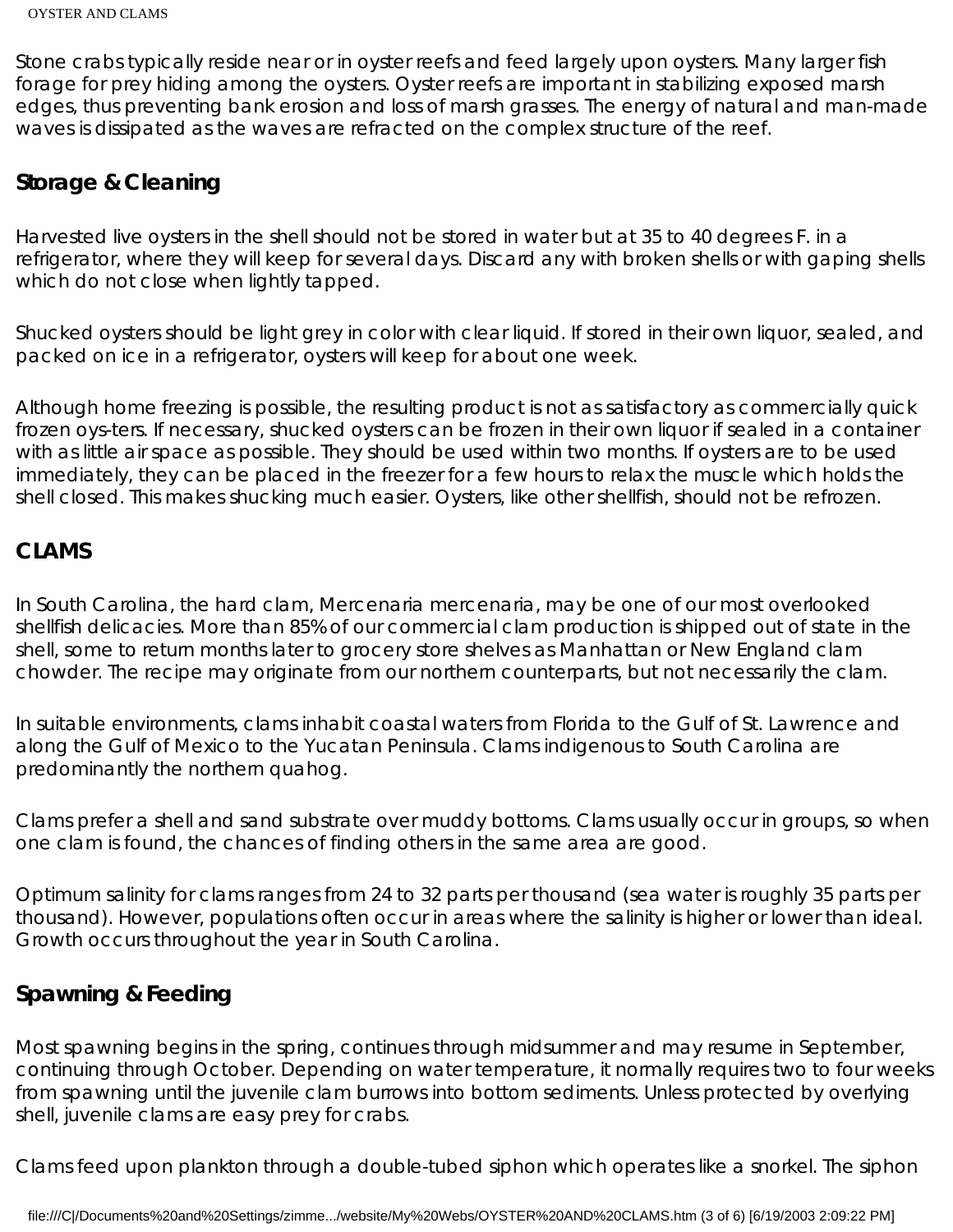serves to obtain food and eliminate waste products. In-flowing water is pumped through the siphon, passed over the gills and strained to remove food particles. After oxygen is supplied and carbon dioxide received from the gills, water and waste products from the digestive tract are expelled through the outgoing siphon. Constant water circulation is maintained by the beating of a multitude of microscopic hairs (cilia) located inside the siphon and in the gill chamber.

#### **Chowders, Cherrystones, & Littlenecks**

Clams are generally sold under three market categories which correspond to their sizes. The largest and cheap-est of the clams are marketed as "chowders" which, as the name implies, are made into New England-style chowder (with milk-cream), Manhattan-style chowder (with tomatoes) or minced, diced or ground for other food uses.

Cherrystones are medium-sized, medium-priced and sometimes served on the half shell. Cherrystones are the popular New England clam bake size. Littlenecks are the smallest, tenderest and most expensive. They are usually served steamed with clam broth and garlic butter.

### **Storage & Cleaning**

Despite their sturdy appearance, clam shells are actually fragile and should be handled with care to avoid damage. Any clams with broken or gaping shells should be discarded. Live clams may be stored in the shell or shucked in the same manner as oysters. They also may be frozen in the shell for up to six months. It is easier to shuck them before thawing.

### **Recreational Harvesting of Oysters and Clams**

Recreational harvesting of oysters and clams by individuals for personal consumption is a popular and traditional activity in South Carolina. Care must be taken to harvest only from authorized areas. In South Carolina, growing areas generally fall into several categories, including private grounds, known as Shellfish Culture Permits, State Shellfish Grounds and Public Oyster Grounds. The South Carolina Department of Natural Resources maintains the last two areas for public harvesting.

Public Oyster Grounds are areas where South Carolina residents can gather oysters and clams for their personal use. Commercial harvesting is not permitted. The boundaries of these areas currently are marked with metal signs which read: "Public Oyster Grounds,

### **Commercial Harvesting**

Prohibited." State Shellfish Grounds are also open to recreational shellfishermen. These grounds may be marked with metal signs which read: "State Shellfish Grounds, Public Harvesting Permitted".

In addition to harvesting only in an authorized area, there are several regulations with which the recreational harvester must comply. It is unlawful to harvest between May 15 and September 1 annually, although the Department of Natural Resources can vary the season if conditions warrant. A South Carolina Marine Recreational Fisheries Stamp, currently costing \$5.50, is required for recreational harvesting. There is a harvesting limit of two bushels of oysters or one-half bushel of clams,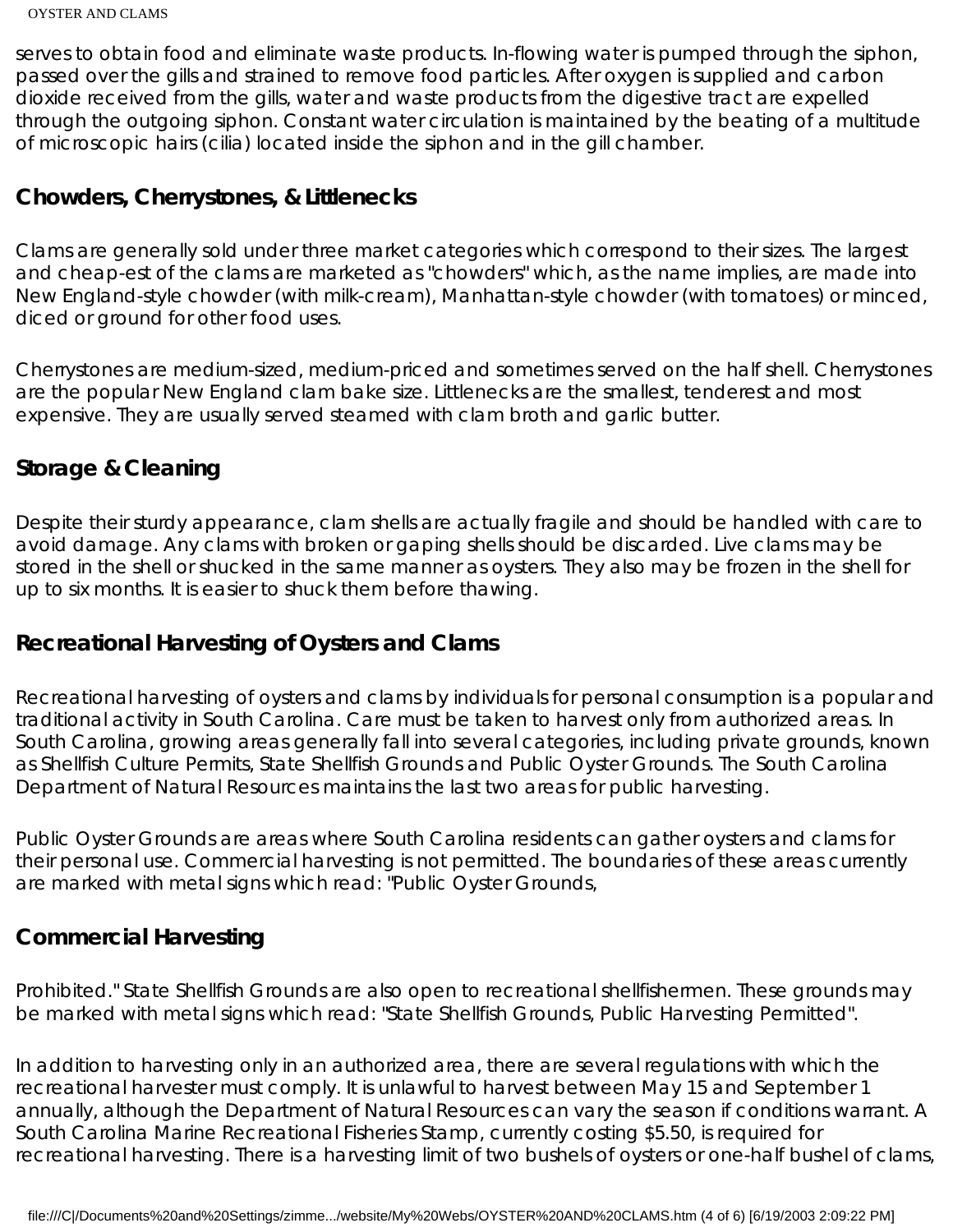#### OYSTER AND CLAMS

or both, per person, per day from authorized harvesting areas. Shellfish culture permits cannot be harvested without being in posses-sion of written permission from the permit holder.

#### **Saltwater Fishing Conservation and Ethics**

Although most people once considered ocean resources to be unlimited, recent rapid declines in the populations of many commercial and recreational species have demonstrated the opposite.

Numerous types of saltwater game fish now are being over-harvested and other species will face a similar fate unless all anglers practice wise conservation and adopt an ethical approach to fishing.

Size and catch limits, seasons and gear restrictions should be adhered to strictly. These regulations change from time to time as managers learn more about fish life histories and how to provide angling opportunities without depleting stocks.

The challenge of catching, not killing, fish provides anglers with the excitement and the reward of fishing. Undersized fish, or fish over the limit should be released to ensure the future of fish populations. The number of saltwater finfish tagged and released annually in South Carolina has increased significantly in recent years as more and more fishermen take up this practice that provides information on growth and movement of fish as well as conserving resources.

Saltwater fishermen can further contribute to conservation by purchasing a Marine Recreational Fisheries Stamp which is required to fish from a private boat or to gather shellfish in South Carolina's saltwaters. Funds generated by the sale of stamps must be spent on programs that directly benefit saltwater fish, shellfish and fishermen. Help ensure the outdoor enjoyment of future generations by strictly adhering to all rules, regulations, seasons, catch limits and size limits, and through the tag and release of saltwater game fish.

#### **Special Note**

This publication was made possible with funds from the sale of the South Carolina Marine Recreational Fisheries Stamp. Help ensure outdoor enjoyment for future generations by strictly adhering to all rules, regulations, seasons, catch limits and size limits. The South Carolina Department of Natural Resources publishes an annual Rules and Regulations booklet that lists all saltwater fishing regulations. Have an enjoyable fishing trip by reading these requirements before you depart.

Authors: W.J. Keith and W.D. Anderson, Office of Fisheries Management

Acknowledgements

Illustrations by Ron Chapiesky

Series Assistant, Roxanne Baker

South Carolina Department of Natural Resources